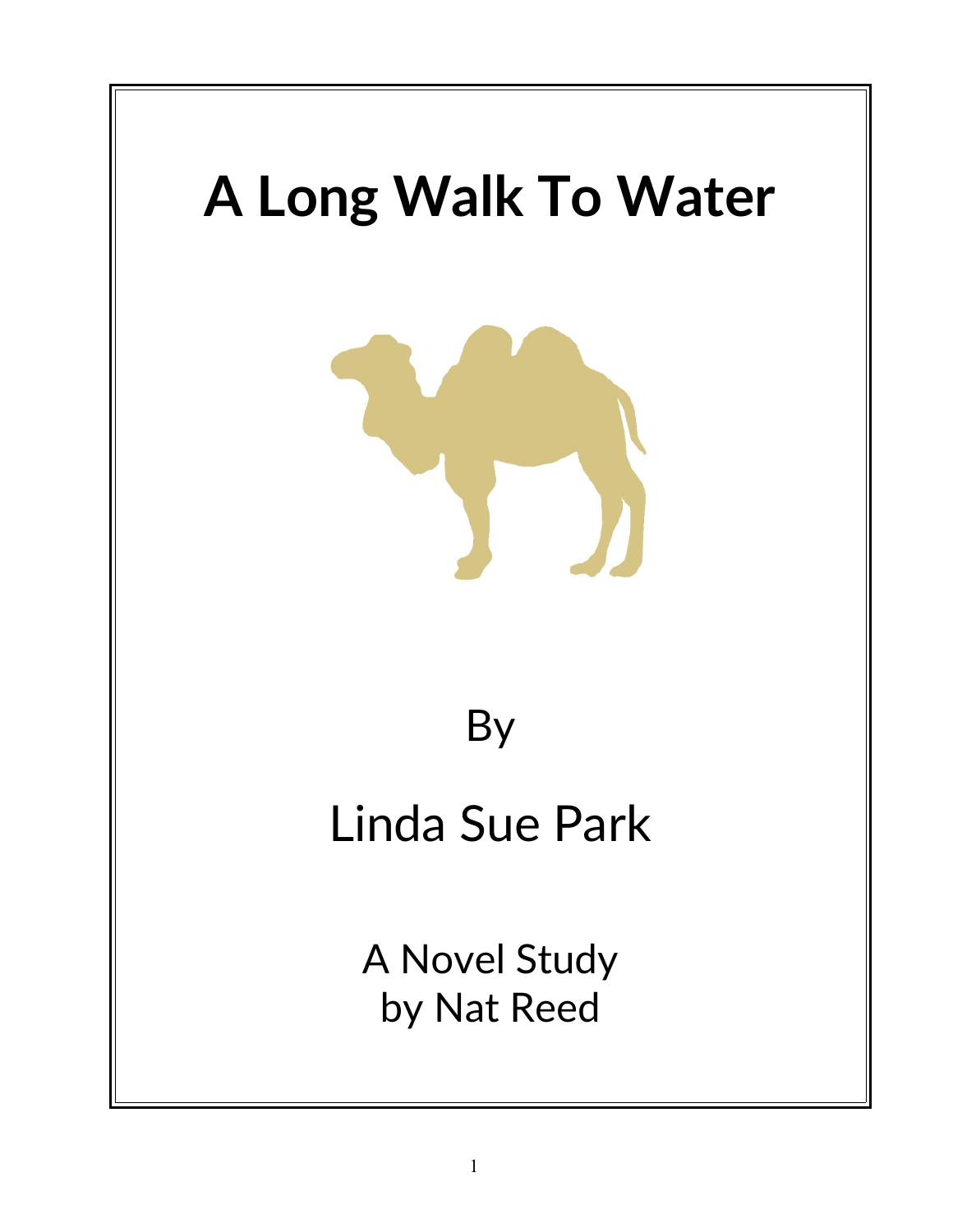*By Linda Sue Park*



## **Table of Contents**

| Answer Key                          | 72 |
|-------------------------------------|----|
| Reproducible Student Booklet        |    |
| <b>Student Checklist</b>            | 6  |
| Synopsis / Author Biography         | 5  |
| List of Skills                      | 4  |
| <b>Suggestions and Expectations</b> | 3  |
|                                     |    |

**About the author:** Nat Reed was a member of the teaching profession for more than 35 years. He was a full-time instructor at Trent University in the Teacher Education Program for nine years. For more information on his work and literature, visit [novelstudies.org.](http://www.novelstudies.org/)

> Copyright © 2014 Nat Reed Revisions Completed in 2021 All rights reserved by author. Permission to copy for single classroom use only. Electronic distribution limited to single classroom use only. Not for public display.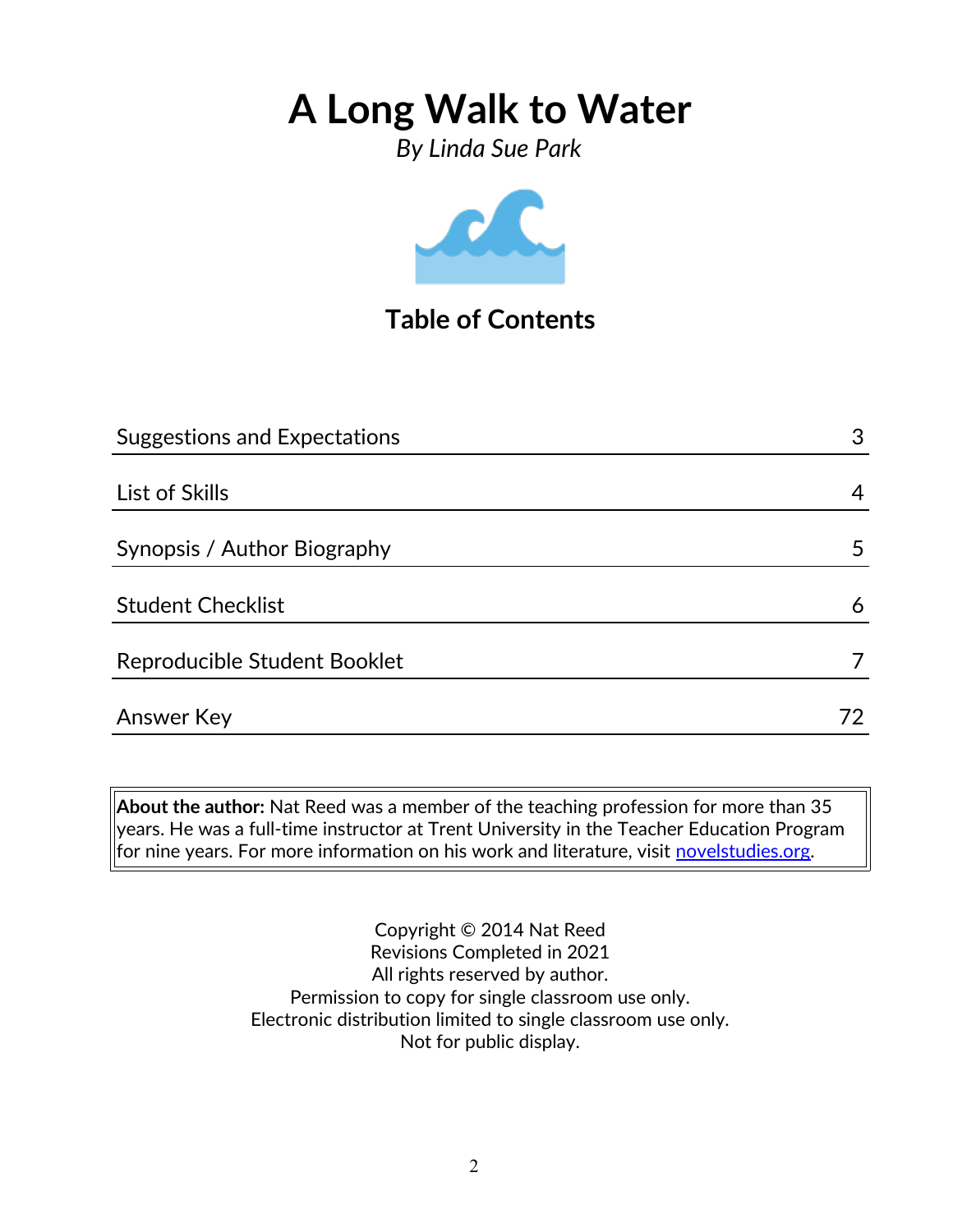*By Linda Sue Park*



### **Suggestions and Expectations**

This curriculum unit can be used in a variety of ways. Each chapter of the novel study focuses on two chapters of the novel and is comprised of the following activities:

- 1. Before You Read
- 2. Vocabulary Building
- 3. Comprehension Questions
- 4. Language and Extension Activities

A **portfolio cover** (p.7) as well as a **Checklist** (p.6) are included so that students may track of their completed work.

**Every activity need not be completed by all students.** 

### **Links with the Common Core Standards (U.S.)**

Many of the activities included in this curriculum unit are supported by the Common Core Standards. For instance the *Reading Standards for Literature, Grade 5*, makes reference to a) determining the meaning of words and phrases. . . including figurative language;

- b) explaining how a series of chapters fits together to provide the overall structure;
- c) compare and contrast two characters;
- d) determine how characters … respond to challenges;
- e) drawing inferences from the text;
- f) determining a theme of a story . . . **and many others.**

**Themes** which may be taught in conjunction with the novel include Sudan, perseverance, attaining one's goals, survival, ecology and the environment, home and security.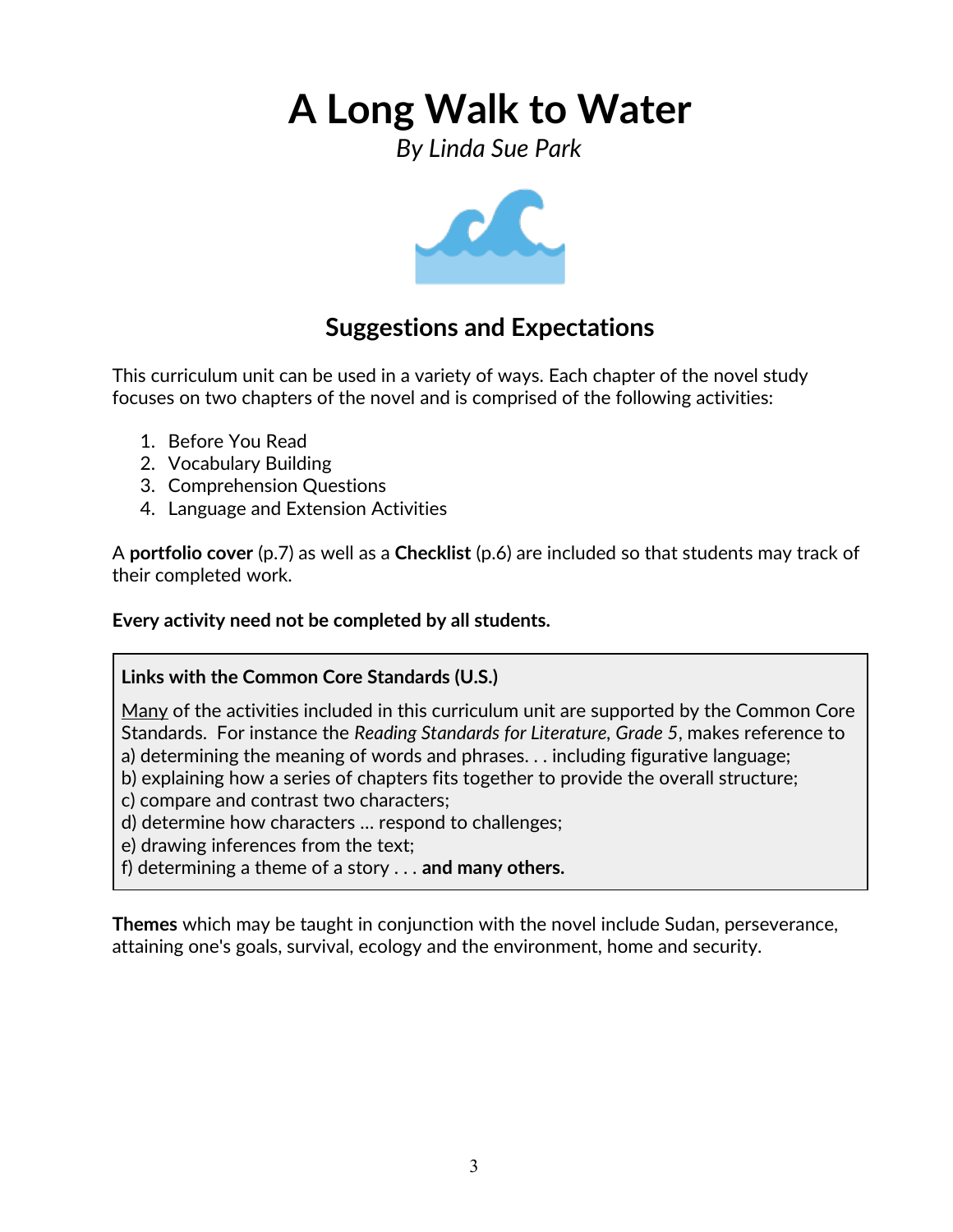*By Linda Sue Park*

### **List of Skills**

#### **Vocabulary Development**

- 1. Locating descriptive words/phrases 8. Identify *anagrams*
- 2. Listing synonyms/homophones 9. Listing compound words
- 3. Identifying/creating *alliteration* 10. Identifying parts of speech
- 
- 
- 
- 7. Identify *singular/plural*

#### **Setting Activities**

1. Summarize the details of a setting

#### **Plot Activities**

- 1. Complete a *time line* of events 4. Identify *cliffhangers*
- 
- 

### **Character Activities**

- 
- 2. Identify the protagonist 4. Compare characters

### **Creative and Critical Thinking**

- 
- 2. Write a newspaper story **7. Write a book review**
- 
- 
- 

#### **Art Activities**

- 
- 
- 3. Create an Information Card
- 
- 
- 
- 4. Use of capitals and punctuation 11. Determining alphabetical order
- 5. Identifying syllables 12. Identification of root words
- 6. Identify *personification*. 13. Identify/create *similes*

- 
- 2. Identify conflict in the story 5. Identify the climax of the novel.
- 3. Complete Five W's Chart 6. Complete a Story Pyramid
- 1. Determine character traits 3. Relating personal experiences
	-
- 1. Research 6. Write a description of personal feelings
	-
- 3. Participate in a talk show 8. Complete an Observation Chart
- 4. Conduct an interview 9. Complete a KWS Chart
- 5. Create a poem 10. Create a friendly letter.
- 1. A Storyboard **1.** A Storyboard **1.** A Storyboard
- 2. Create a collage 5. Create a comic strip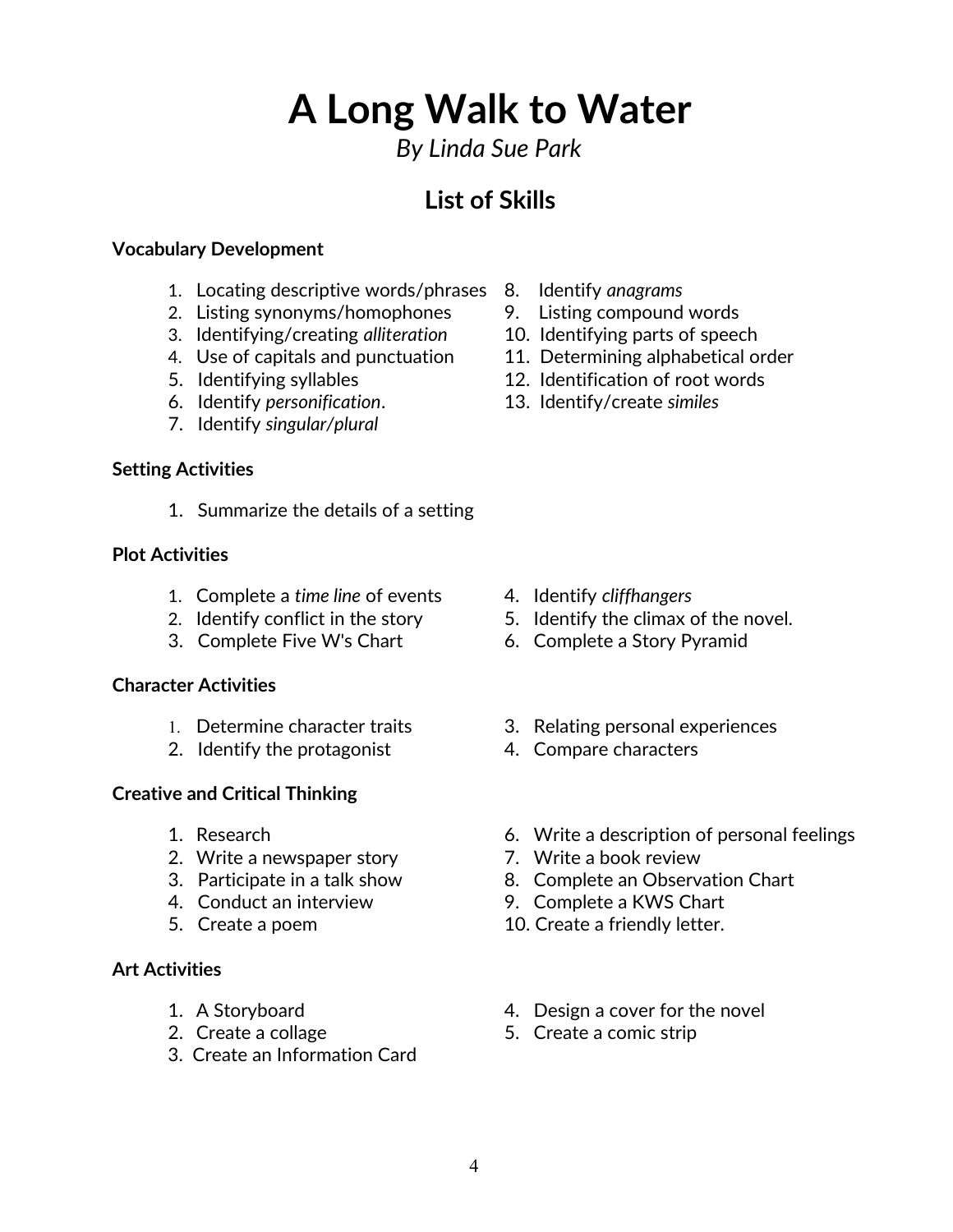*By Linda Sue Park*



### **Synopsis**

 Nya goes to the pond to fetch water for her family. She walks eight hours every day. Salva walks away from his war-torn village. He is a "lost boy" refugee, destined to cover Africa on foot, searching for his family and safety.

Two young people . . . two stories.

One country: Sudan.

 This mesmerizing dual narrative follows two threads – one unfolding in 2008 and one in 1985 – with one hopeful message : that even in a troubled country, determined survivors may find the future they are hoping for. (The publisher)

A synopsis can be found online at: http://en.wikipedia.org/wiki/A Long Walk to Water

### **Author Biography** *Linda Sue Park*

Linda Sue Park is an American author of novels for young readers. Park published her first novel, *Seesaw Girl,* in 1999. She has written six children's novels and five picture books. Park's work was recognized when she won the prestigious Newbery Medal for her novel *A Single Shard* in 2002.

The daughter of Korean immigrants, Park was born in Urbana, Illinois in 1960. From a very early age she loved to read and began writing stories and poems when she was in elementary



school. Park competed on the gymnastics team at Stanford University where she graduated with a degree in English. She also obtained advanced degrees in literature from Trinity College in Ireland and from the University of London. She presently lives in Rochester, New York with her husband, and two children.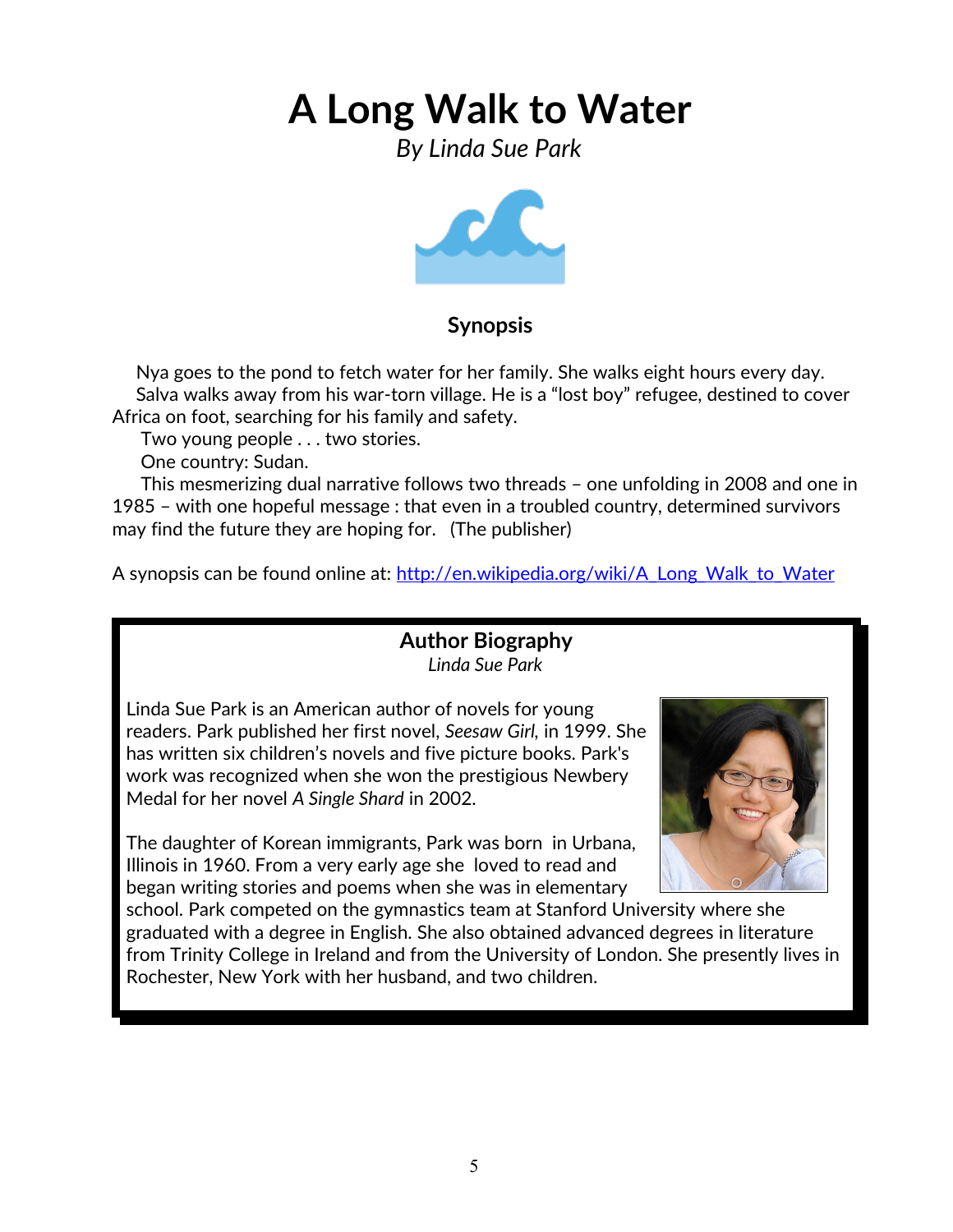*By Linda Sue Park*



### **Student Checklist**

Student Name

| Assignment | Grade / Level | Comments |
|------------|---------------|----------|
|            |               |          |
|            |               |          |
|            |               |          |
|            |               |          |
|            |               |          |
|            |               |          |
|            |               |          |
|            |               |          |
|            |               |          |
|            |               |          |
|            |               |          |
|            |               |          |
|            |               |          |
|            |               |          |
|            |               |          |
|            |               |          |
|            |               |          |
|            |               |          |
|            |               |          |
|            |               |          |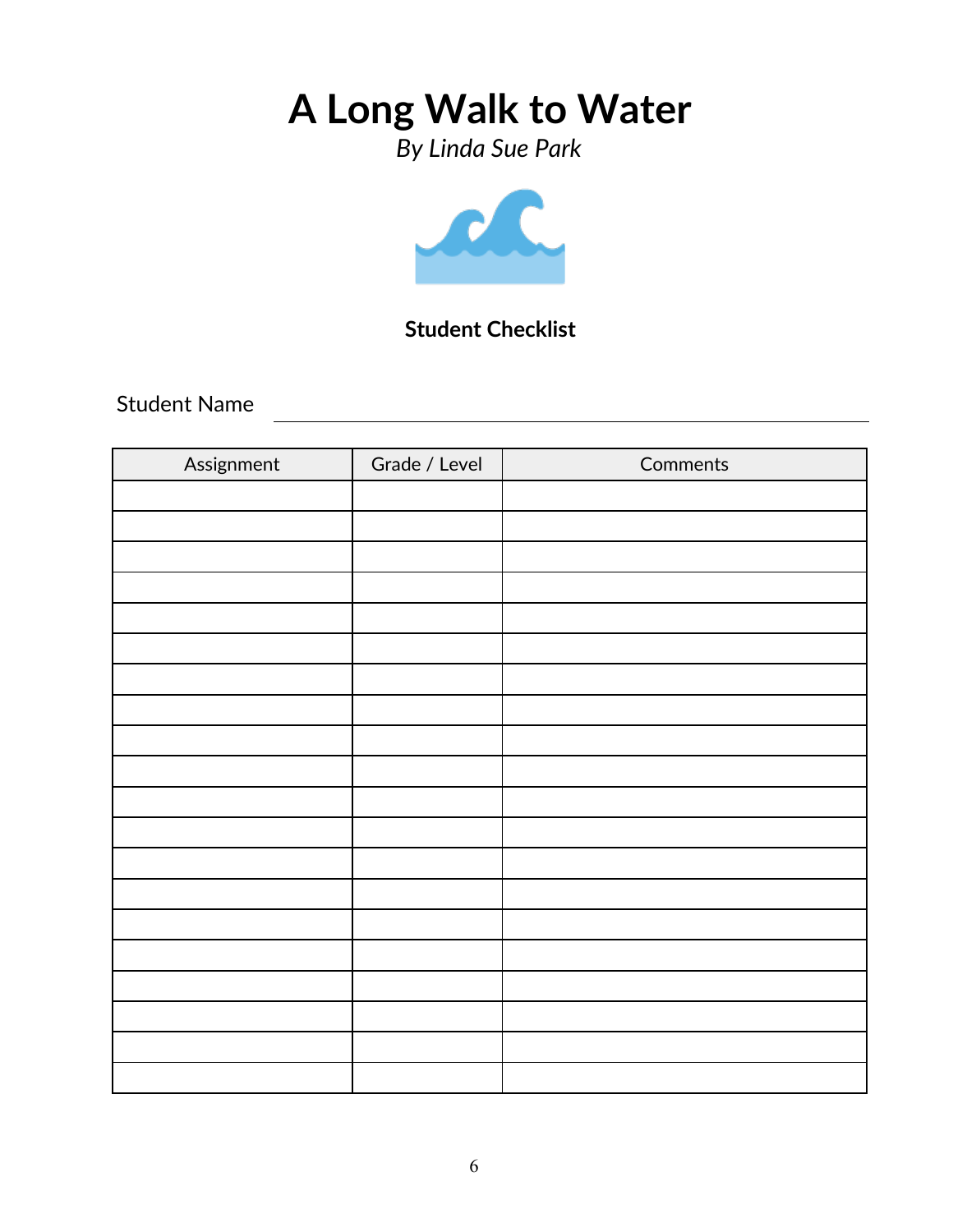

*By Linda Sue Park*

Name: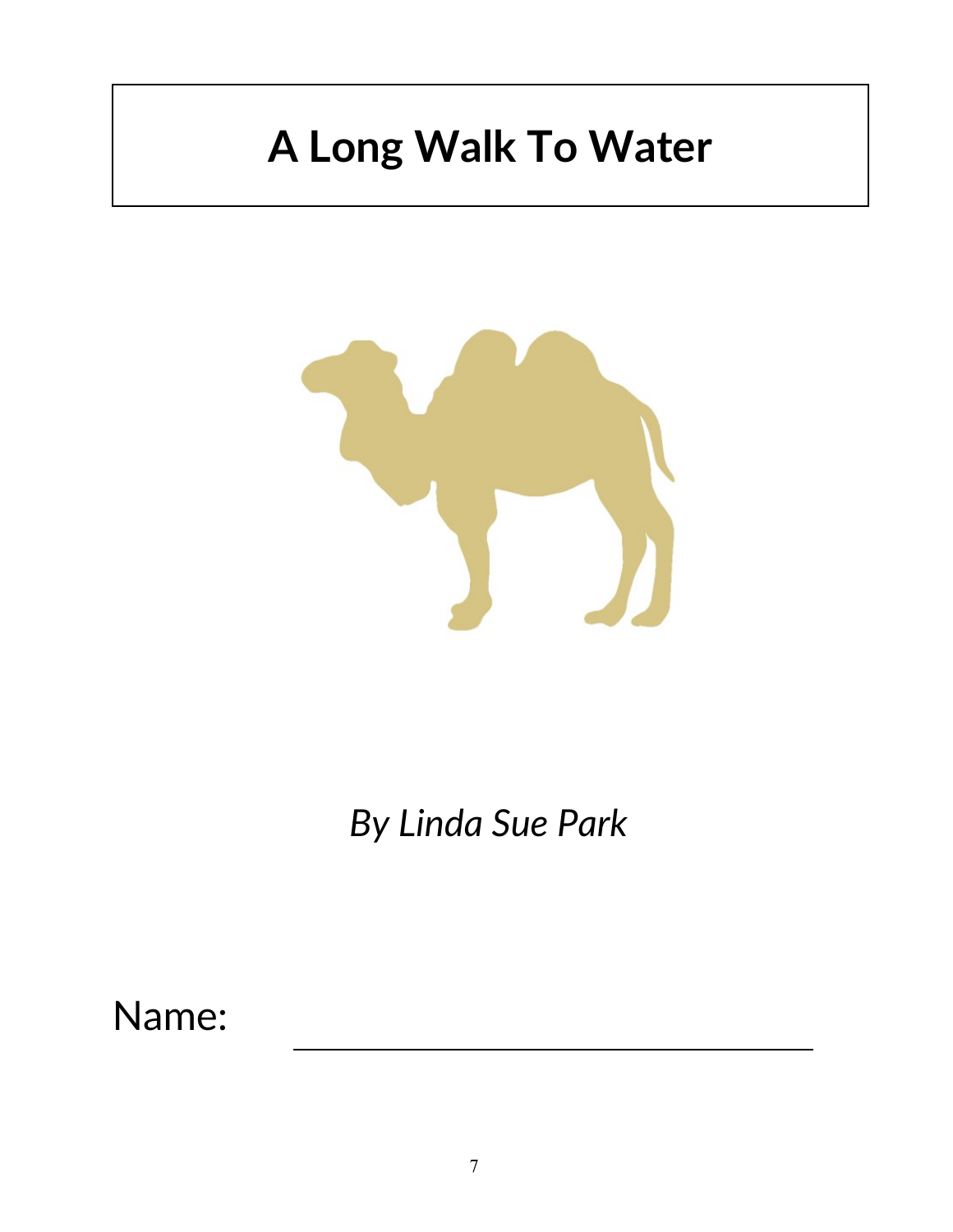*By Linda Sue Park* **Chapters 1-2**

### **Before you read the chapters**:

The **protagonist** in most novels features the main character or "good guy". *A Long Walk to Water* actually features dual protagonists, **Nya** a young Sudanese girl and **Salva** a young Sudanese boy caught in the middle of a tragic civil war. Think back on some of your favorite characters from past novels you have read or movies you've seen. What do you think makes for an especially fascinating **protagonist**? Who was your favorite protagonist of all time?

# **Vocabulary:**

Choose a word from the list to complete each sentence.

| responsibility | delicious | independence | rhythm    |
|----------------|-----------|--------------|-----------|
| hesitate       | mortars   | protested    | collapsed |

- 1. Munjaba was certain that if his grandfather \_\_\_\_\_\_\_\_\_\_\_\_\_\_\_\_ to the police he would be thrown into jail.
- 2. We felt our pulses quicken as the \_\_\_\_\_\_\_\_\_ of the drums washed through the forest.
- 3. Are you are willing to take on the \_\_\_\_\_\_\_\_\_\_\_\_\_\_ of looking after your sister?
- 4. It won't be long before the shells of the \_\_\_\_\_\_\_\_\_\_\_ reach our village.
- 5. We could see the judge \_\_\_\_\_\_\_\_\_\_\_\_\_ when the defendant began to weep uncontrollably.
- 6. The exhausted runner \_\_\_\_\_\_\_\_\_\_\_\_\_ just as she reached the finish line.
- 7. The sponge cake was absolutely \_\_\_\_\_\_\_\_\_\_\_\_\_.
- 8. Canada was granted its \_\_\_\_\_\_\_\_\_\_\_\_\_\_ in 1867.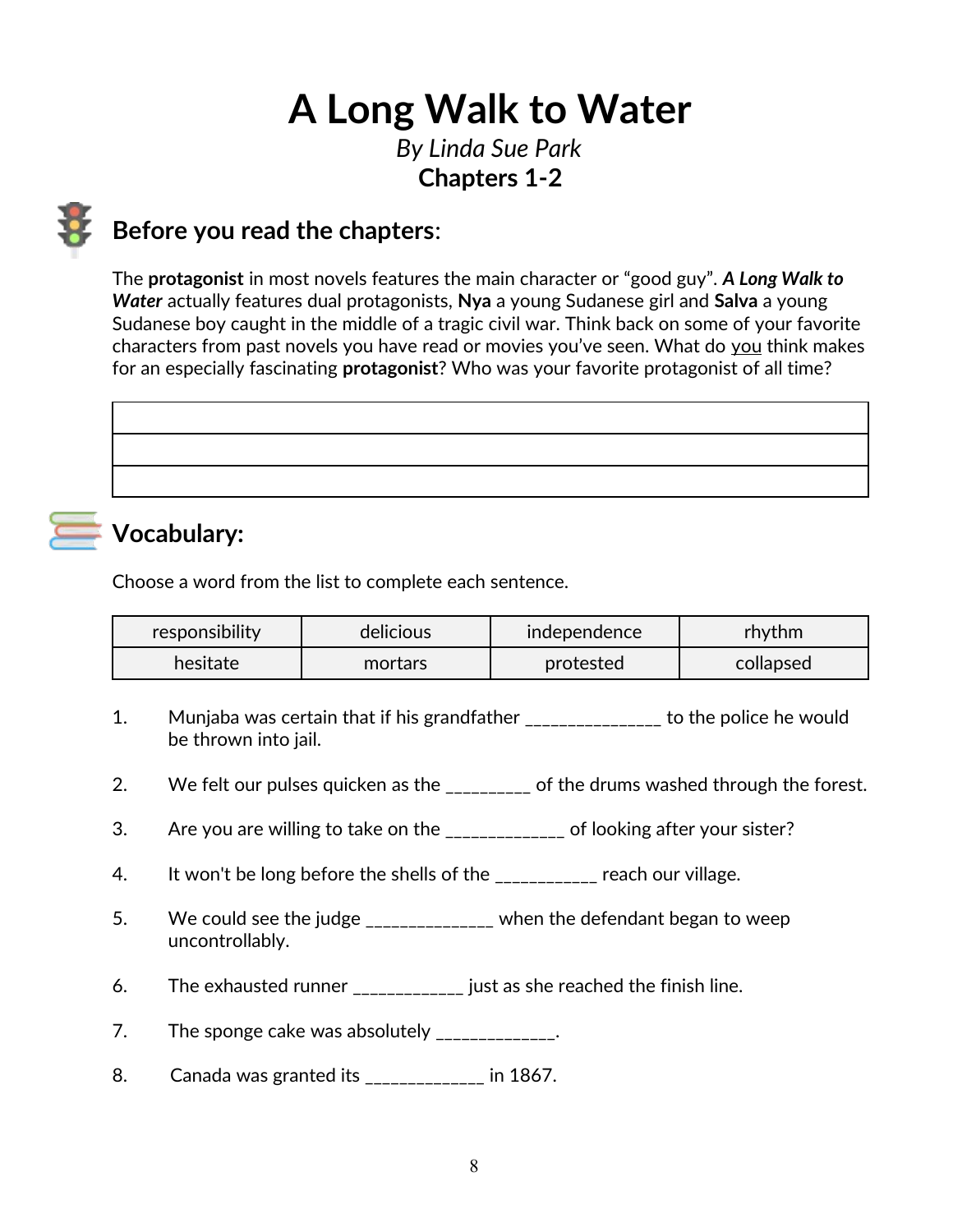

- 1. Considering that **setting** includes both time and place, what is the setting for Salva's story in Chapter One?
- 2. **It's all in Details**: Part of the story deals with **Nya**. From her *sections* at the beginning of Chapters One and Two, answer the following questions:
	- a) In what year does her story begin?  $\frac{1}{2}$
	- b) How old is she? \_\_\_\_\_\_\_\_\_\_\_\_\_\_\_
	- c) How long did it take her to reach her destination?\_\_\_\_\_\_\_\_\_\_\_\_\_\_\_\_\_\_\_\_\_\_\_\_\_\_\_\_\_
	- d) What injury did she sustain? \_\_\_\_\_\_\_\_\_\_\_\_\_\_\_\_\_\_\_\_\_\_\_\_\_\_\_\_\_\_\_\_\_\_\_\_\_\_\_\_\_\_\_\_\_
	- e) What do you think she will be collecting in her big plastic container?
- 3. Although Salva spoke Dinka at home, what language was spoken at school? Why?
- 4. **Salva's family**. a) What position did Salva's father hold? \_\_\_\_\_\_\_\_\_\_\_\_\_\_\_\_\_\_\_\_\_\_\_\_

b) Salva had \_\_\_\_\_\_\_ brothers and \_\_\_\_\_\_ sisters.

c) Instead of going to school, what did his sisters do?  $\frac{1}{2}$ 

- 5. When the teacher heard gunfire, what instructions did he give the boys? Why didn't he tell them to run home?
- 6. What had caused the war in Sudan?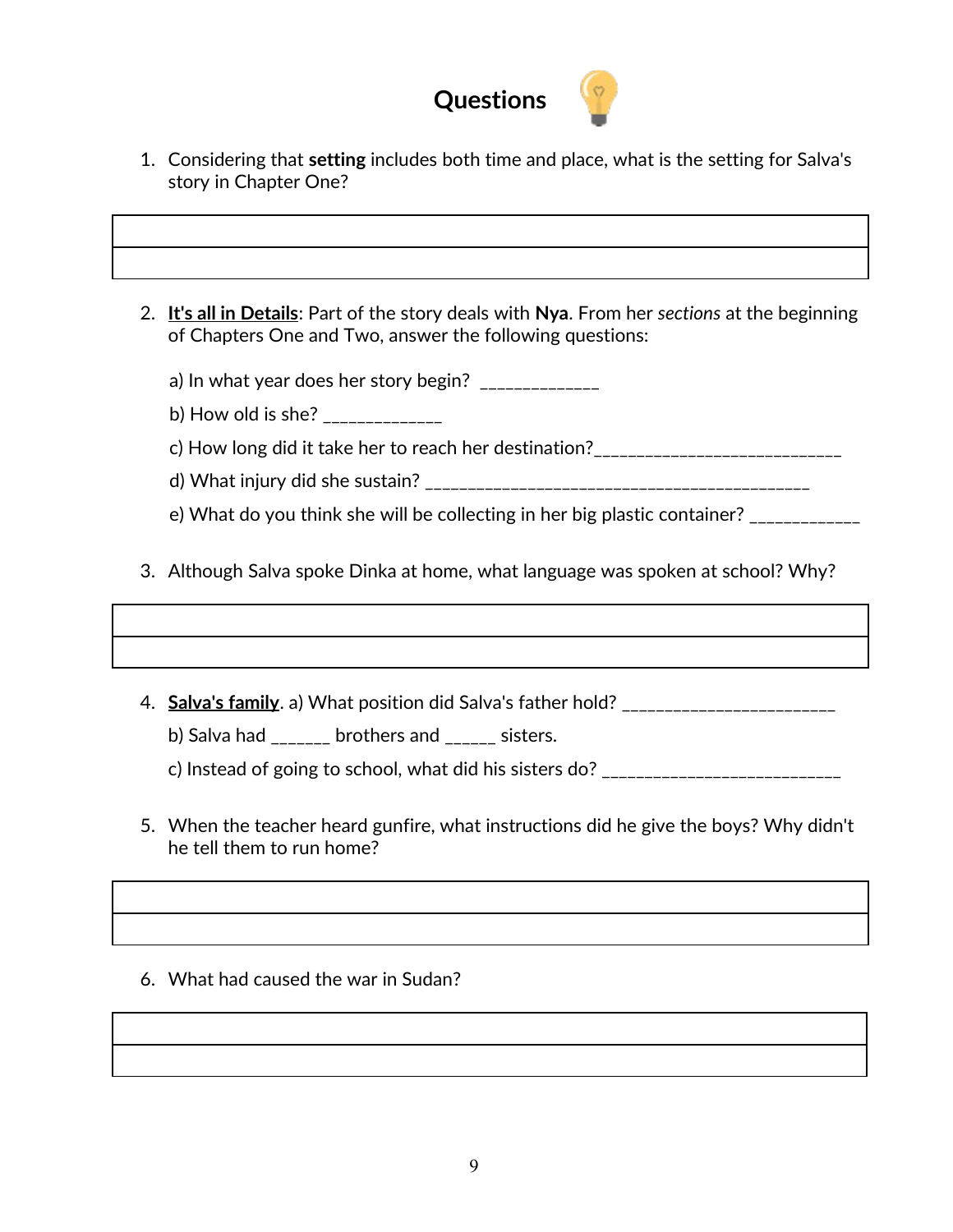- 7. The name of Salva's village was \_\_\_\_\_\_\_\_\_\_\_\_\_\_\_\_\_.
- 8. What did the rebels force the men of the camp to do?
- 9. Why might the ending of Chapter Two be regarded as a **cliffhanger**?
- 10. What do you think Salva should do now?





### **A. Anagrams**

An **anagram** is a word that is formed by changing the order of the letters of another word. For example, the letters in the word **WAS** can also form the word **SAW**. Follow these directions to form the anagrams:



a) read the clue in the right-hand column.

b) Using the word in the left-hand column move the letters around in any order, but you must use all the letters.

| Word        | Anagram | <b>Clue</b>                               |
|-------------|---------|-------------------------------------------|
| <b>COWS</b> |         | A flat-bottomed boat.                     |
| meal        |         | Crippled.                                 |
| others      |         | Fired again.                              |
| plane       |         | Sometimes a<br>is used to surface a wall. |
| face        |         | Small restaurant.                         |
| asleep      |         | Pass or go by (as time).                  |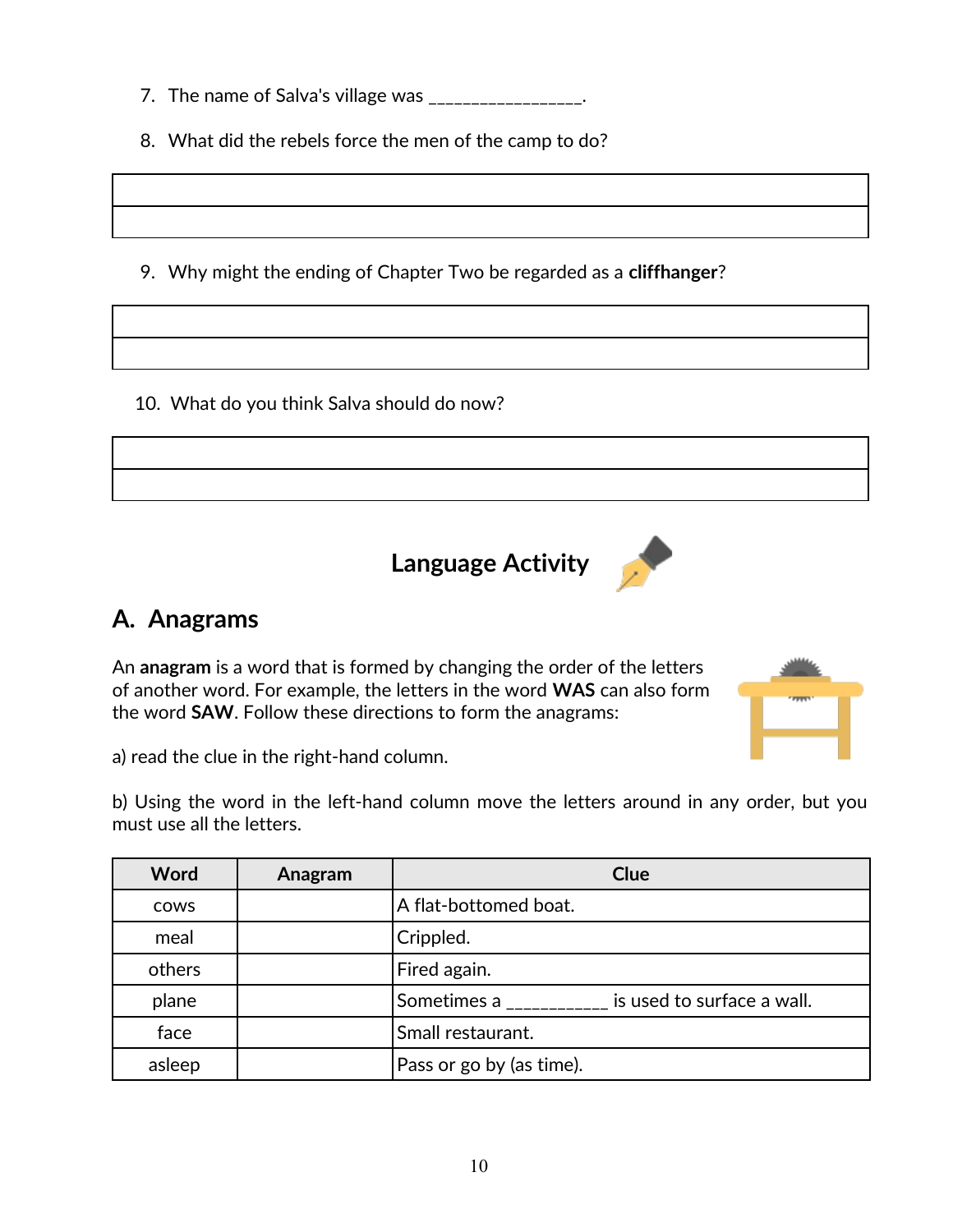**B**. Place the following words from these chapters in **alphabetical order**.

| camp       | 1.  |
|------------|-----|
| child      | 2.  |
| equipment  | 'ვ. |
| children   | 4.  |
| crowd      | 5.  |
| chin       | 6.  |
| comforting | 7.  |
| barn       | '8. |
| called     | 9.  |
| covered    | 10. |

**C.** A **simile** is a comparison using the words "like" or "as". An example from Chapter Two is "... a jet plane veered away like a sleek evil bird." What two things are being compared in this example?



| ,我们也不会不会不会。""我们的,我们也不会不会不会。""我们的,我们也不会不会不会不会。""我们的,我们也不会不会不会不会。""我们的,我们也不会不会不会不会 |  |
|----------------------------------------------------------------------------------|--|
|                                                                                  |  |
|                                                                                  |  |
|                                                                                  |  |
|                                                                                  |  |
|                                                                                  |  |
|                                                                                  |  |

Invent your own **similes** comparing the following items with something from your own imagination:

a) the crash of thunder

b) Niagara Falls

Look for a **simile** in the remaining chapters of the novel. If you find one return to this question and record it below.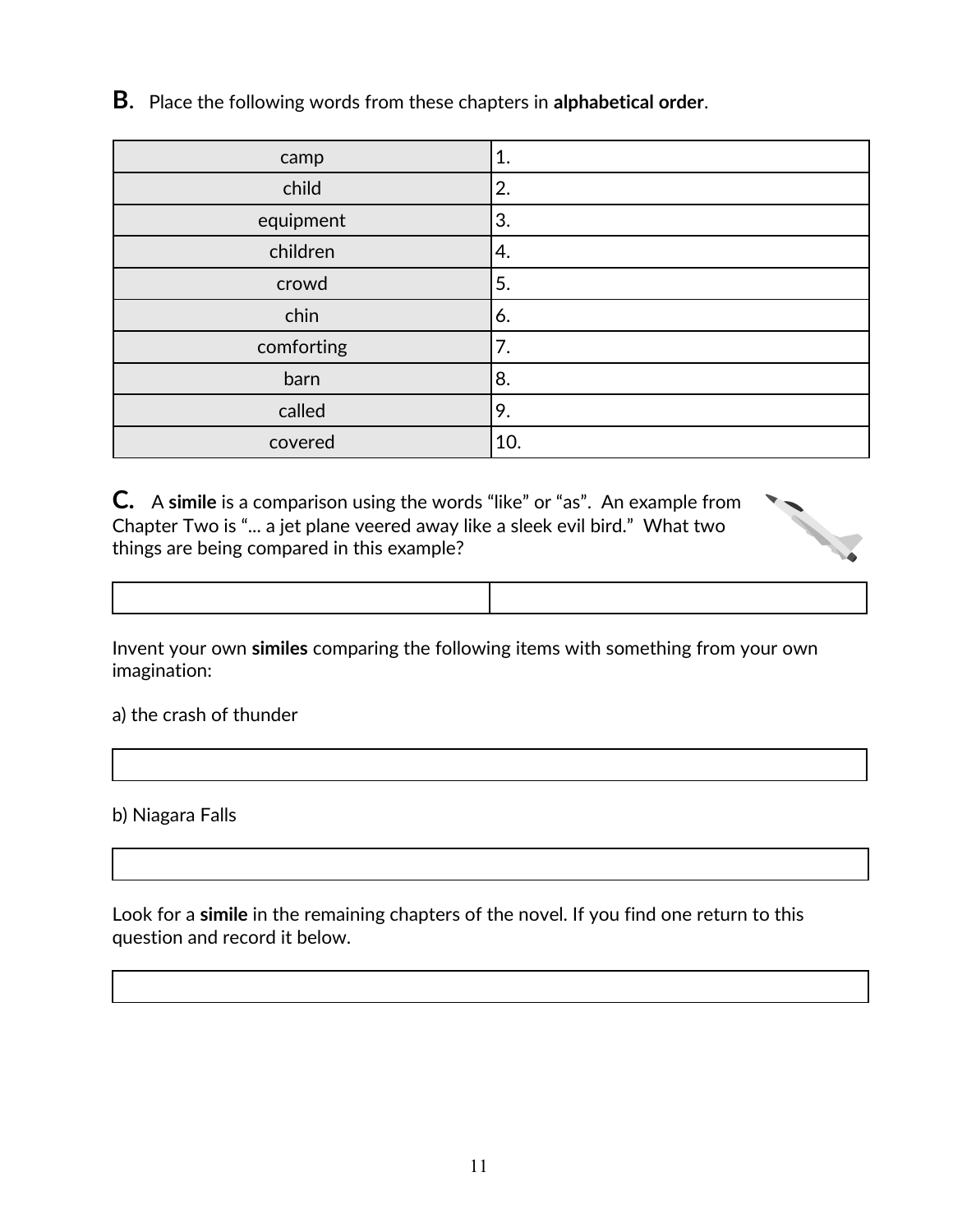# **D. KWS Chart ~ Sudan**

Henry Rollins once said that South Sudan is *one of the most hard-put places in the world*. Yet this north African country is a beautiful nation with a long and rich history dating back thousands of years. Its name is Arabic for "the land of the Blacks". Until 2011 (when South Sudan became an independent country) Sudan was the largest country in Africa. But most people do not know a great deal about Sudan. In each of the columns



below add helpful details which would assist someone who is researching this part of world.

| <b>What I Know</b> | <b>What I Want To Learn</b> | <b>Possible Sources</b> |
|--------------------|-----------------------------|-------------------------|
|                    |                             |                         |
|                    |                             |                         |
|                    |                             |                         |
|                    |                             |                         |
|                    |                             |                         |
|                    |                             |                         |
|                    |                             |                         |
|                    |                             |                         |
|                    |                             |                         |
|                    |                             |                         |
|                    |                             |                         |
|                    |                             |                         |
|                    |                             |                         |
|                    |                             |                         |
|                    |                             |                         |
|                    |                             |                         |

### **Good to Know**

Salva is a member of the **Dinka** people. They are the largest ethnic tribe in the southern Sudan, numbering about 4.5 million people. They refer to themselves as **Muonyjang** (or Necked people). Dinka are sometimes noted for their height and are among the tallest people in Africa. The Dinkas are a pastoral people and rely on cattle herding and growing millet for their living.

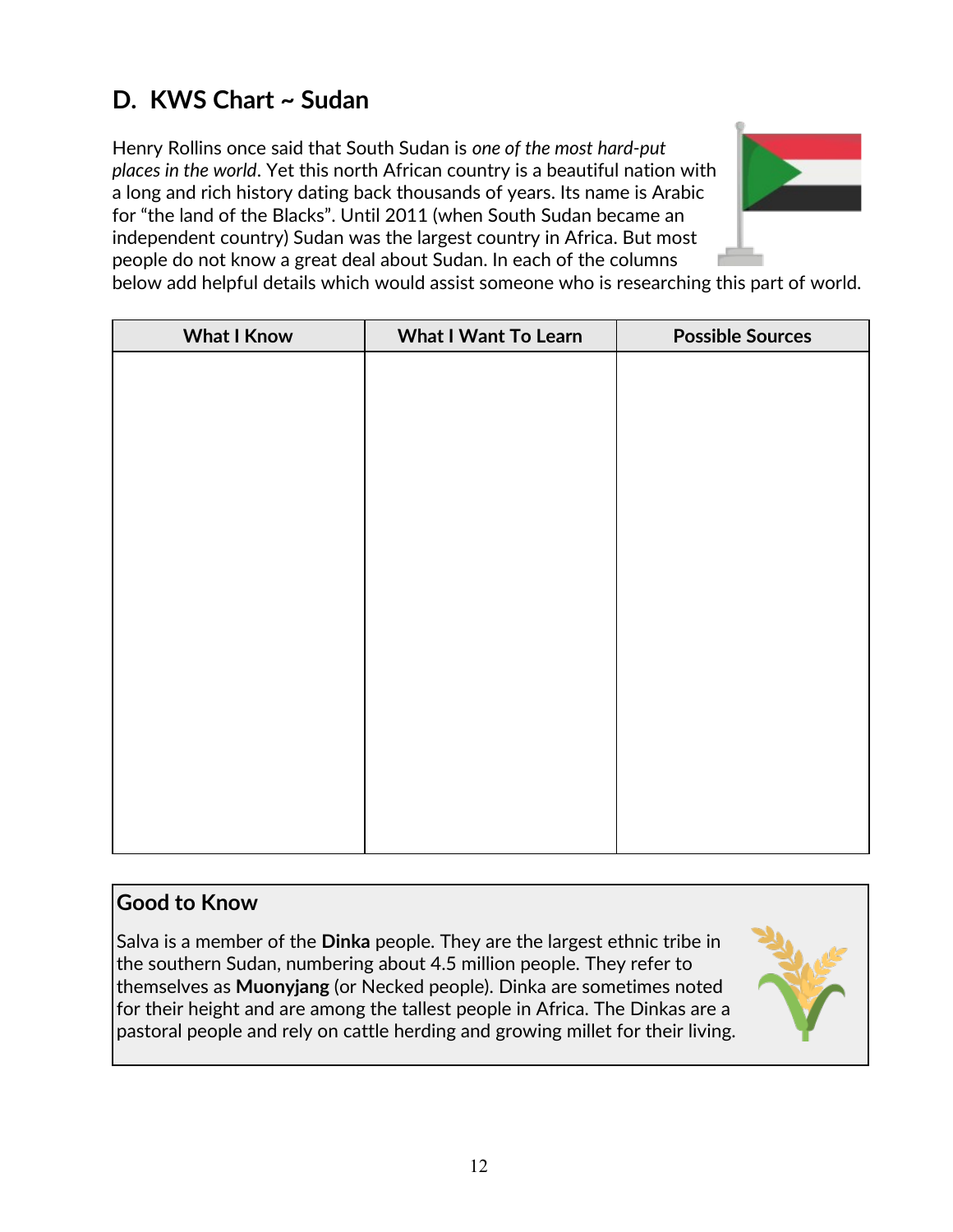

### **A. Storyboard**

A storyboard is a series of pictures that tell about an important event in a story. A storyboard can tell the story of only one scene – or the entire novel. Complete the story-board below illustrating the events described in this section of *A Long Walk to Water.* You may wish to practice your drawings on a separate piece of paper.